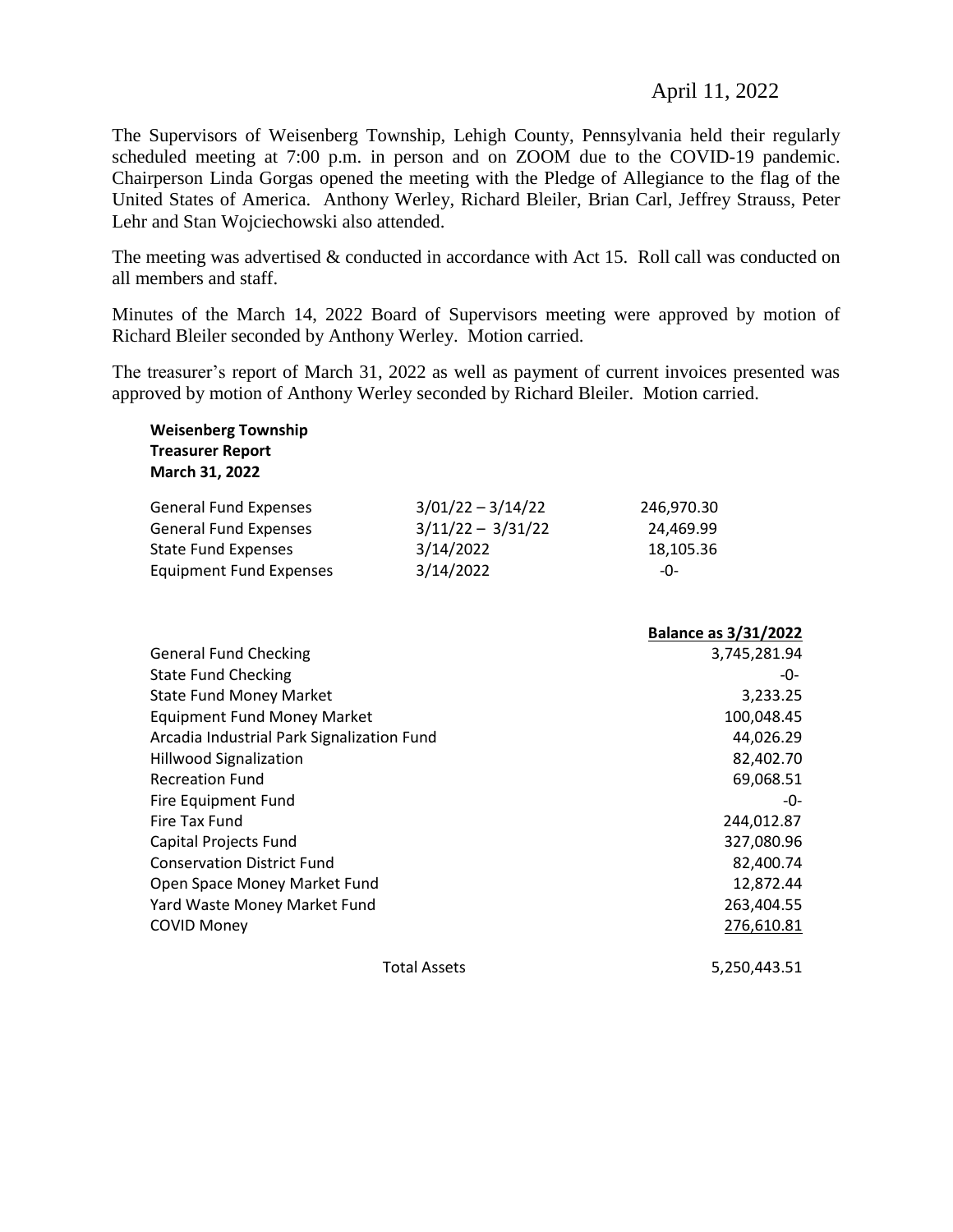| <b>Beginning Balance</b><br>Payments | VISA Account Reconciliation - Brian                                                                                                                                                                                             |                                                                  | 135.95<br>(135.95)   |
|--------------------------------------|---------------------------------------------------------------------------------------------------------------------------------------------------------------------------------------------------------------------------------|------------------------------------------------------------------|----------------------|
| Purchases                            | <b>Batteries Roadcrew</b><br>Amazon<br>1&1 Internet Email<br>Lathern Time - Monthy Time Clock<br>Tree Top Products - Rec Field Reimburse<br>Zoom - Video Meetings<br>Amazon - Shop Cordless Tools<br>Amazon - Heat Pump Filters | 32.71<br>39.00<br>382.48<br>14.99<br>623.99<br>37.35<br>1,130.52 |                      |
|                                      |                                                                                                                                                                                                                                 |                                                                  | 1,130.52<br>1,130.52 |
| <b>Beginning Balance</b><br>Payments | VISA Account Reconciliation - Tony                                                                                                                                                                                              |                                                                  | 84.61<br>(84.61)     |
| Purchases                            | Truck Components - Vehicle #15                                                                                                                                                                                                  | \$35.00                                                          |                      |
| <b>Ending Balance</b>                |                                                                                                                                                                                                                                 |                                                                  | 35.00<br>35.00       |

#### **SUBDIVISIONS & LAND DEVELOPMENT:** None

### **OLD BUSINESS:**

#### 2022 Road Material Bids

Anthony Werley moved, seconded by Richard Bleiler, to award a contract to **New Enterprise Stone & Lime Co., Inc.** for Items 1 through 12 for their bid on road materials. Motion carried.

Anthony Werley moved, seconded by Richard Bleiler, to award a contract to **Lehigh Fuels** for Items 13 and 14 for their low bid on diesel fuel and 89 Oct. Gasoline. Motion carried.

Anthony Werley moved, seconded by Richard Bleiler, to award a contract to **Asphalt Maintenance Solutions LLC** for Item 15, for their low bid on crack seal. Motion carried.

Kuhns Hill Road – Stan informed the Board that the Kuhns Hill Road culvert replacement was completed on March 11, 2022. The contactor is due a credit of \$27,881.50 (change order # 2) for unused allowances. Motion made by Richard Bleiler, seconded by Anthony Werley to approve the change order #2 and to approve payment request # 2. Motion carried. The final contracted value to Grace Industries is \$176,760.18.

Maintenance building addition and salt shed. – Stan Wojciechowski informed the Board that Keystone Concrete Products would prepare a design for the salt shed with (2) compartments for a cost of \$6,000.00. One section holds 1,000 ton of salt and the other 250 ton of salt/anti-skid mixture. The approximate total cost of the new salt shed is \$200K - \$250K. Motion made by Richard Bleiler, seconded by Anthony Werley to approve the quote (\$6,000.00) for the concrete design of the salt shed to Keystone Concrete Products. Motion carried.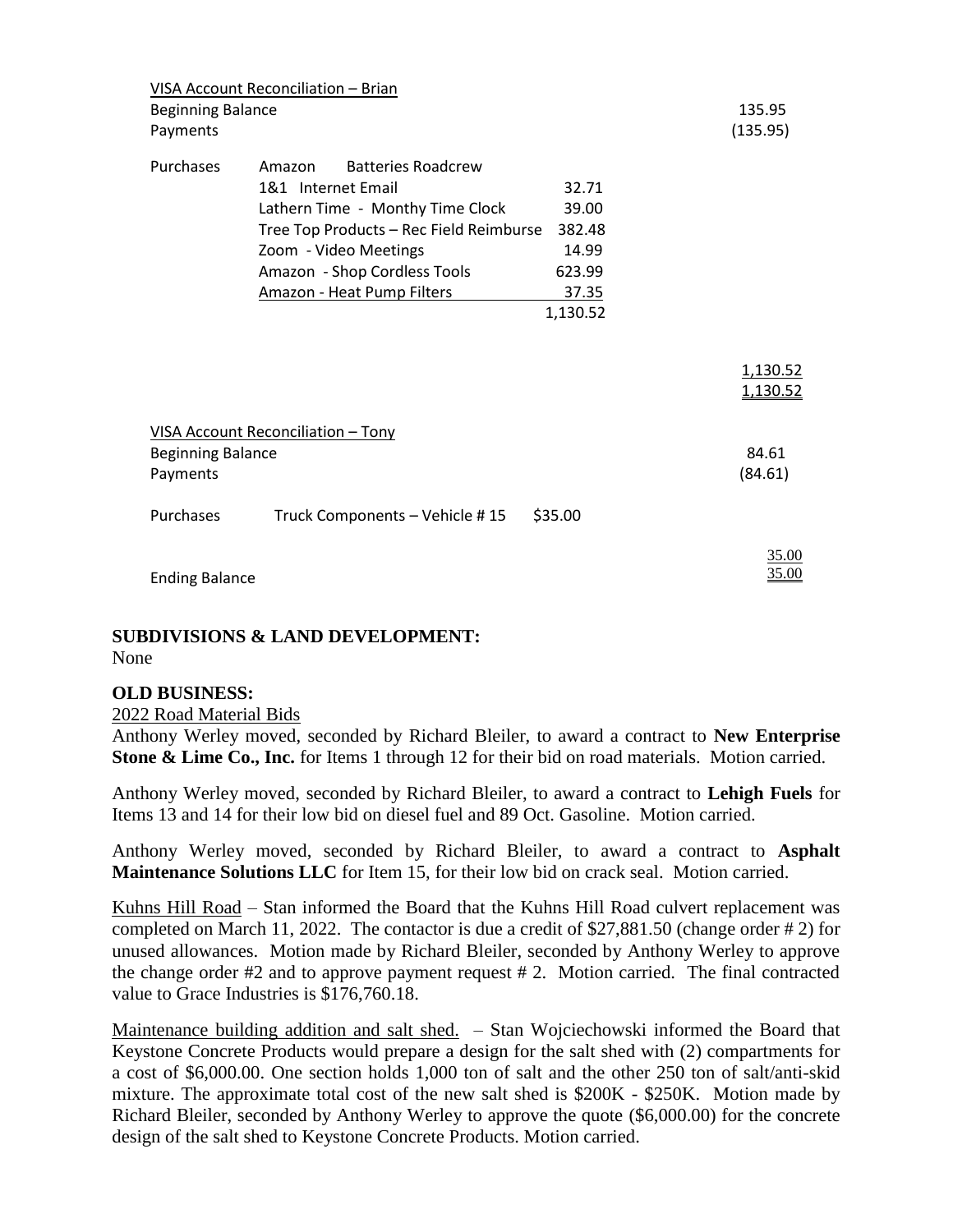# **NEW BUSINESS:**

## None

## **PUBLIC COMMENT:**

Phil Armstrong (Lehigh County Executive) dropped by for his annual visit and asked if there are any concerns that the County could address for the Township. He informed the Board of a new staff member (community lesion – Yorman De La Rosa) in order to help with the communication between the municipalities, residents and the County. Jeff Strauss (Weisenberg Township Tax Collector and Township Treasurer) commented that there is no communication between the Lehigh County Assessment Office and the Tax Collector's Association. The association meets quarterly and there should be representation at these meetings from the Assessment Office. He also questioned why it takes 2/3 weeks to cash checks. Mr. Armstrong stated that they are having staffing issues at the County.

Scott Kain – (10224 Schoolhouse Road) – asked the Board and Roadmaster to stop the practice of throwing the debris onto the property when they clean out the gutters and drainage basins. Tony will speak to the guys.

## **WEISENBERG VOLUNTEER FIRE DEPARTMENT'S COMMENTS:**

Matt Krapf, Fire Chief, informed the Board that they had 47 calls in 2022. A hoagie fundraiser will run until April  $26^{th}$  with a pick-up date of May  $5^{th}$ , 2022. He reviewed his comment letter dated 4/11/2022 regarding the activity of the fire department and their members. The New Tripoli Bank stopped by and presented the Fire Department with a 50K donation for the new Engine Tanker 5121. Rosenbauer requested that the Fire Department display the new Engine Tanker at the Fire Expo in Harrisburg in May 2022. They also would like the new Engine Tanker for the Pocono Speedway Nascar race from July  $22^{nd}$  – July  $24^{th}$ . The supervisor gave their approval to attend these events. On May  $4<sup>th</sup>$  we will be hosting a free CPR/First Aid class.

### **EAC COMMENTS:**

Brian Carl informed the Board that the EAC will be holding their annual Earth Day event on April 22<sup>nd</sup>. They are also working on the Trail Walking event on May 21<sup>st</sup> with the proceeds going to the fire department.

## **ROAD MASTER'S COMMENTS:**

Anthony Werley informed the Board that they finished sweeping the intersections. They planted the trees at the Weisenberg Fields and put all the snow plows away for the year. They also replaced a pipe on Spring Road.

### **ENGINEER'S COMMENTS:**

Stan Wojciechowski informed the Board that Sheetz sent a request to the Township to release their performance bond. Stan reviewed the items with the Board that Sheetz needs to address. A letter will be sent to them informing them of the items that need to be corrected. Anthony Werley made a motion, seconded by Richard Bleiler to conditionally approve the release of the performance bond once all items are satisfactory corrected and inspected by Barry Isett. Motion carried.

Paving at the West Hills traffic light was postponed due to rain so this will be completed next week. The Williams subdivision is being revised to show the offer of dedication to the Township and Foley CAT appears to be making some headway with PennDOT.

## **ATTORNEY'S COMMENTS:**